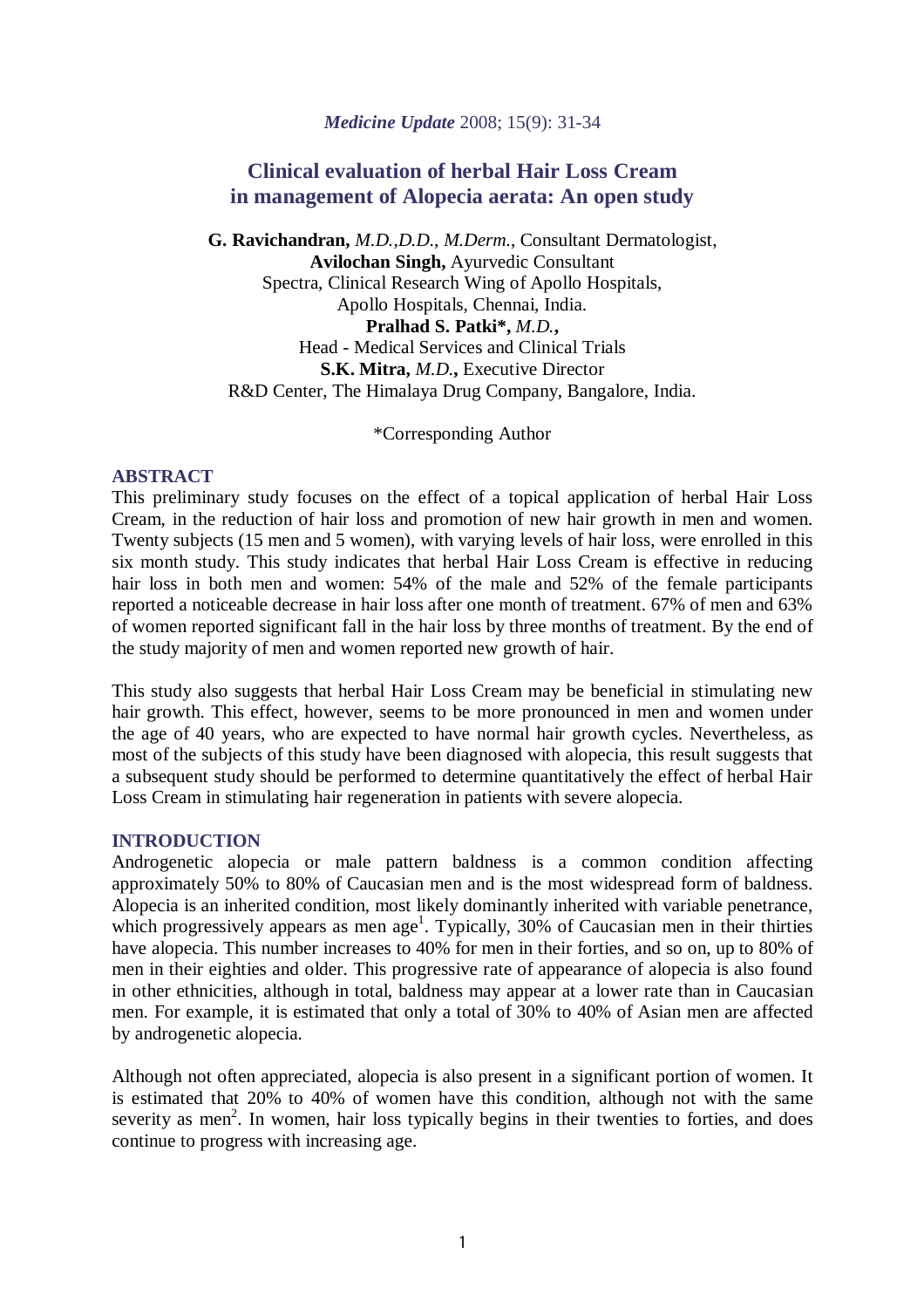It has been suggested that androgenetic alopecia is linked to the activity or concentration of enzymes, such as the 5-alpha-reductase which makes a potent form of testosterone called dihydrotestosterone (DHT), in the scalp and hair follicles, or to the sensitivity of hair follicle receptors to DHT<sup>3</sup>. Indeed, medications for Androgenetic alopecia concentrating on blocking the activity of 5-alpha-reductase have been developed, with varying degrees of success and sometimes with the presence of serious side effects<sup>4</sup> As it has proven difficult to regenerate hair in alopecia patients, attention has also been focused on stopping the hair loss in the first place. In this preliminary study, we investigate the effectiveness of a topical herbal Hair Loss Cream application consisting of extracts of *Butea monosperma* and *Butea parviflora* in preventing hair loss and promoting new growth of hair in men and women.

### **Aim of the Study**

This study was planned to evaluate the clinical efficacy and safety of Hair Loss Cream in the management of alopecia aerata.

### **Study Design**

This study was an open, phase IV clinical trial, conducted at the Department of Dermatology of Apollo Hospitals, Chennai, India, from November 2004 to December 2005.

The study protocol, case report forms, product information, and informed consent forms were approved by the local ethics committee.

#### **MATERIALS AND METHODS**

Twenty alopecia patients composed of 15 males and 5 females were enrolled in the study. The subjects ranged in age between 21 and 71 years, with the mean age of 39.5  $\pm$ 6.9 years for the male subjects and  $31.5 \pm 2.9$  years for the female subjects. Although most of the subjects have not exhibited severe alopecia, all reported  $\Box$ 

| Table 1: Demographic data of patients on entry |                              |                              |                             |  |  |  |  |
|------------------------------------------------|------------------------------|------------------------------|-----------------------------|--|--|--|--|
| Number of patients                             |                              | 20                           |                             |  |  |  |  |
| Male, Female                                   |                              | Male: 15; Female: 5          |                             |  |  |  |  |
| Diet                                           |                              | Vegetarian: 15; Mixed: 5     |                             |  |  |  |  |
| Mean age                                       |                              | Male: $39.5 \pm 6.9$ years   |                             |  |  |  |  |
|                                                |                              | Female: $31.5 \pm 2.9$ years |                             |  |  |  |  |
|                                                | Mean serum creatinine (mg%)  | $0.67 \pm 0.2$               |                             |  |  |  |  |
|                                                | Number with abnormal thyroid | <b>Nil</b>                   |                             |  |  |  |  |
| function tests                                 |                              |                              |                             |  |  |  |  |
| Hair Loss                                      | Grade                        | <b>Male</b>                  | <b>Female</b>               |  |  |  |  |
| Problems                                       | Severe                       |                              |                             |  |  |  |  |
| (No. of)                                       | Medium                       | 6                            | $\mathcal{D}_{\mathcal{L}}$ |  |  |  |  |
| patients)                                      | Mild                         | 5                            | っ                           |  |  |  |  |

hair loss with varying degrees of severity, as shown in Table 1.

Hair loss severity is defined as mild if the subject estimates that daily hair loss is less than 40 strands per day; medium if it is between 40 and 100 strands per day; and severe if it is more than 100 strands per day<sup>5</sup>. The subjects were given the topical herbal Hair Loss Cream for a total study period of 6 months. All the patients were advised to apply sufficient quantity of Hair Loss Cream to the affected area of scalp, daily, at night, for a period of six months, with gentle massage, and were advised to leave the cream overnight and left to dry naturally without blow drying or toweling. The subjects were given a weekly questionnaire to determine qualitatively the status of their hair loss and new hair growth, as well as the presence of side effects.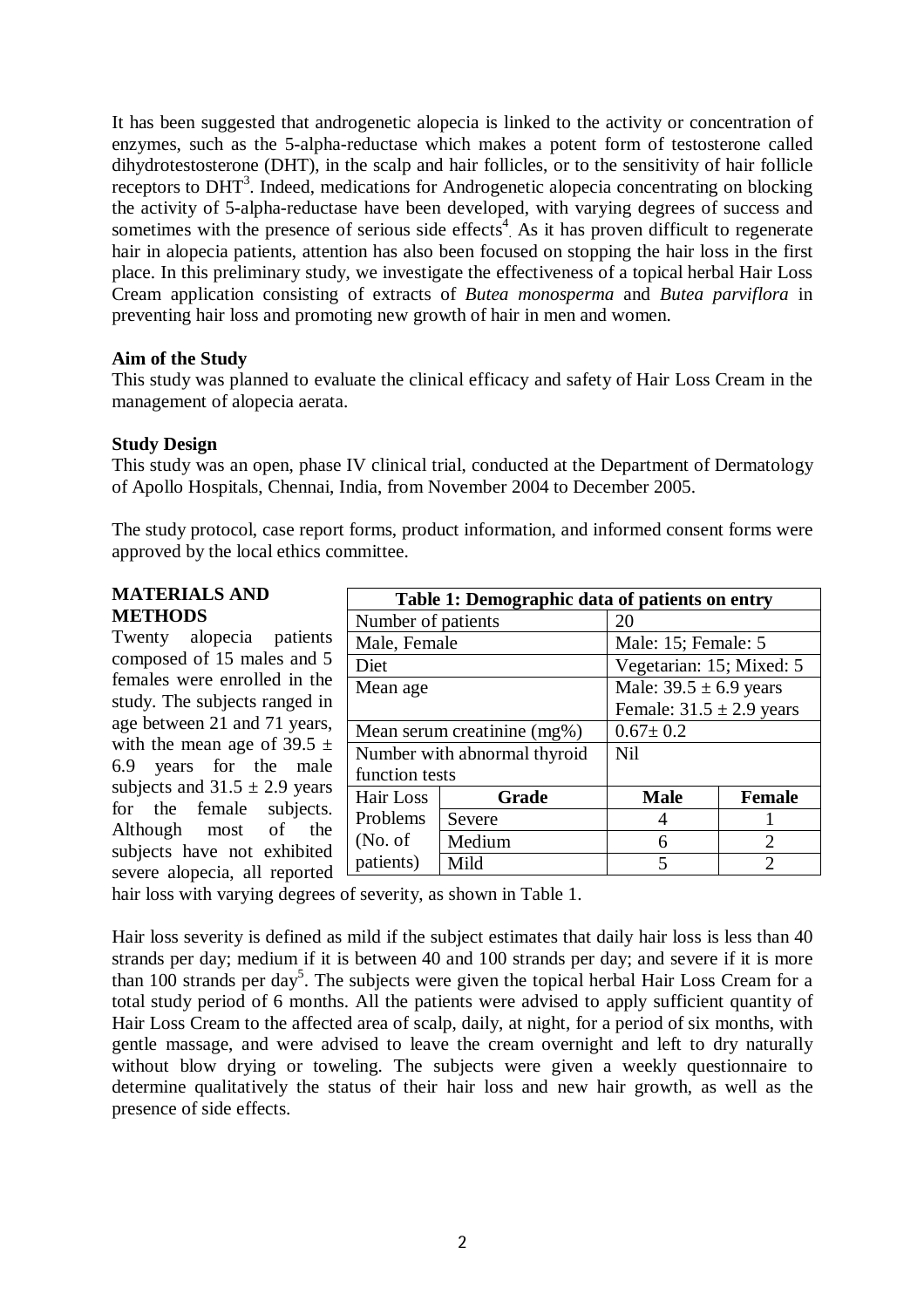# **Exclusion Criteria:**

- 1. History of systemic or cutaneous malignancy<br>2. Nevi or cutaneous lesions currently
- Nevi or cutaneous lesions currently
- 3. Evidence of immunocompromised state
- 4. Advanced or poorly controlled diabetes
- 5. Unstable cardiovascular disease
- 6. Clinically significant medical or psychiatric disease
- 7. History of alcohol or drug abuse within two years of assessment for study enrollment
- 8. Serious local infection (e.g. cellulites, abscess) or systemic infection (e.g. pneumonia, septicemia) within three months prior to the first dose of investigational drug.

# **Primary and Secondary Endpoints**

The predefined primary efficacy endpoints were improvements in the subjective and objective score. The subjective evaluation was done using global evaluation scores (0=poor, 1=fair, 2=good, and 3=excellent). The objective improvement evaluation included: (1) Mean number of hair lost during one minute combing test (>150 hairs lost=poor, 100-150 hairs lost=fair, 50- 100 hairs lost=good). The secondary end point was adverse effects reported by the patients.

# **Statistical Analysis**

Statistical analysis was done according to intent-to-treat principles. Changes in various parameters from baseline values and values after 1, 2, 3, 4, 5, and 6 months were analyzed by the "*Repeated Measures ANOVA test*", The minimum level of significance was fixed at 99% confidence limit and a 2-sided *p* value of <0.05 was considered as significant.

### **RESULTS AND DISCUSSION**

The overall result of this preliminary study suggests that even a short-term treatment with herbal Hair Loss Cream is effective in significantly reducing hair loss and may stimulate new hair growth in a portion of the subjects. There was a significant reduction in the hair symptoms (itching, irritation and dryness of the scalp) within 2 weeks, and by the end of fortnight, all these symptoms disappeared. There was a significant improvement in the tensile strength of hair as judged by the pull test and combing test. (Table 2)

| Table 2: Mean number of hair loss in Combing test |        |                  |                            |                             |                  |  |  |  |
|---------------------------------------------------|--------|------------------|----------------------------|-----------------------------|------------------|--|--|--|
| <b>Parameter</b>                                  |        | <b>Base line</b> | 1 month after<br>treatment | 3 months after<br>treatment | At<br>6 months   |  |  |  |
| Mean hair loss (/combing)                         |        | $118.2 \pm 6.2$  | $79.2 \pm 12.4*$           | $60.4 \pm 19.4*$            | $45.5 \pm 12.4*$ |  |  |  |
| Perceptible                                       | Male   |                  | 54%                        | 67%                         | 72%              |  |  |  |
| reduction in hair                                 | Female |                  | 52%                        | 63%                         | 70%              |  |  |  |
| loss by patients                                  |        |                  |                            |                             |                  |  |  |  |
| (% )                                              |        |                  |                            |                             |                  |  |  |  |
| $*_{p<0.01}$ as compared to baseline parameter    |        |                  |                            |                             |                  |  |  |  |

### **Prevention of hair loss**

A significant portion of the male and female subjects reported noticeable and significant reduction in hair loss even after only a short treatment period. After one month of treatment, over 54% of the male and 52% of the female participants noted a perceptible reduction in shedding or hair loss. After 6 months of treatment, majority of the subjects reported near complete elimination of hair loss. Upon closer inspection, it is apparent that older men (i.e. 40 years of age or older) showed a delayed reaction to herbal Hair Loss Cream. This group is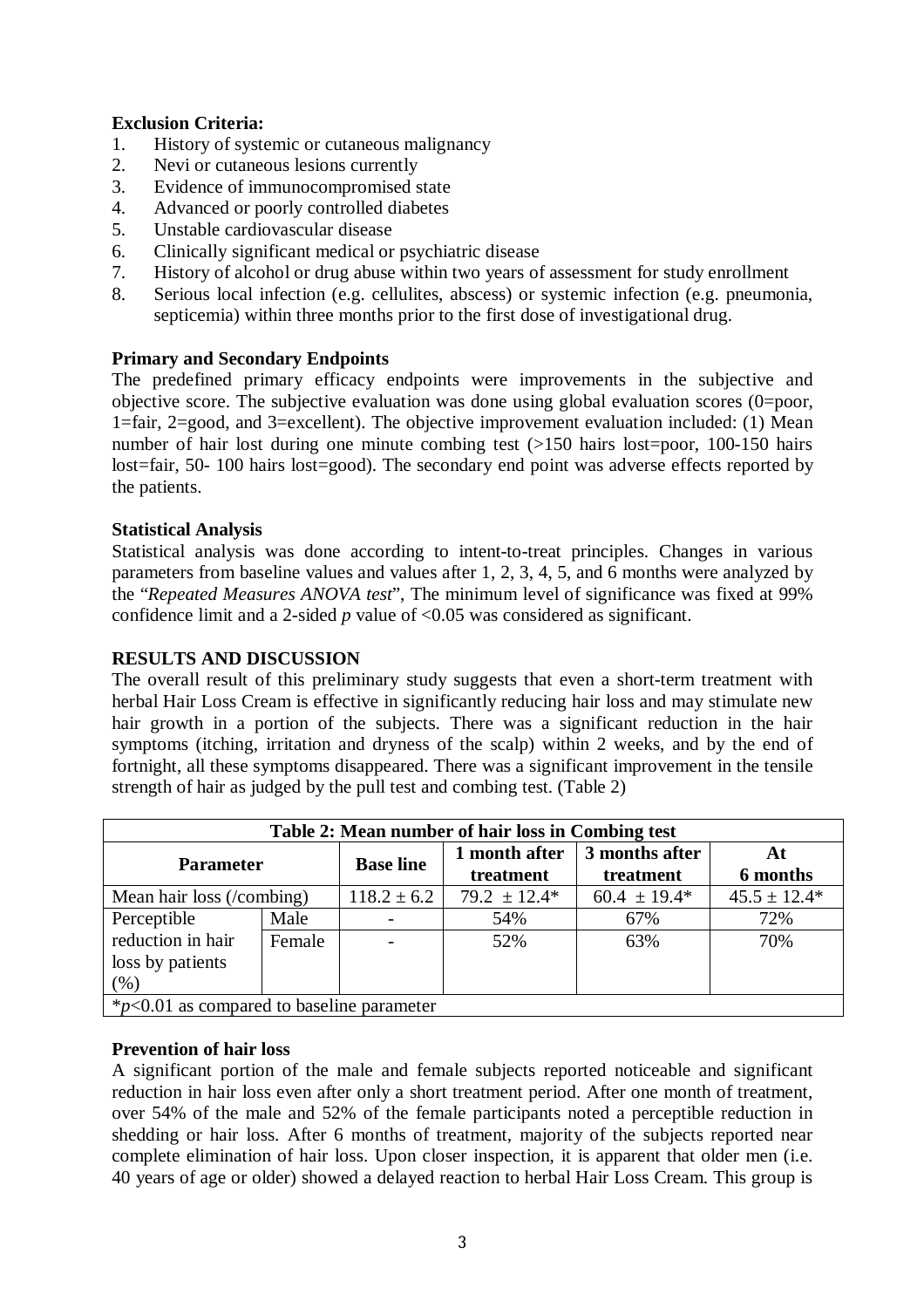of particular interest, as alopecia in Asian men often starts to manifest after reaching middle age.

### **Stimulation of new hair growth**

In addition to the weekly qualitative evaluation of their hair loss, the subjects were asked to assess whether there was noticeable new hair growth after herbal Hair Loss Cream treatment. None of the subjects reported any noticeable new hair growth in the first week. Majority of men reported new hair growth by the end of the study. Although it seems that herbal Hair Loss Cream treatment resulted in noticeable hair growth in both males and females, it should be noted that these generally occur in younger ones.





#### **Serious side effects**

Participants of this study were asked to evaluate the presence of adverse side effects of the herbal Hair Loss Cream treatment. None of the patients exhibited any adverse effect to the hair cream.

### **DISCUSSION**

The results indicate beneficial effect of herbal Hair Loss Cream in minimizing hair loss and helps in generation of fresh crop of new hair if used for a period of six months. It is effective and safe. Its exact mechanism of action cannot be identified. *Butea monosperma* has potent anti inflammatory activity<sup>6,7</sup>, which could be responsible for decreasing local inflammation and hence help in hair growth. Its anti fungal activity too may contribute to its efficacy<sup>8</sup>.

The active ingredients of *Butea frondosa* are flavones and flavonoids (butrine, isobutrine and free amino acids), while the active ingredients of *Butea parviflora* are glycosides<sup>9</sup>, which may help in decreasing hair loss. Its acetylcholine esterase inhibitor effect may also contribute in its beneficial effects $^{10}$ .

In an experimental study, the effect of "Hair Loss Cream (PCPB Hair Cream)" was evaluated in chemotherapy-induced alopecia in cell line model. Synchronized hair cycle were treated with cyclophosphamide, which resulted in complete alopecia followed by hair regrowth $11$ . It is possible that the clinical effect is a synergistic effect.